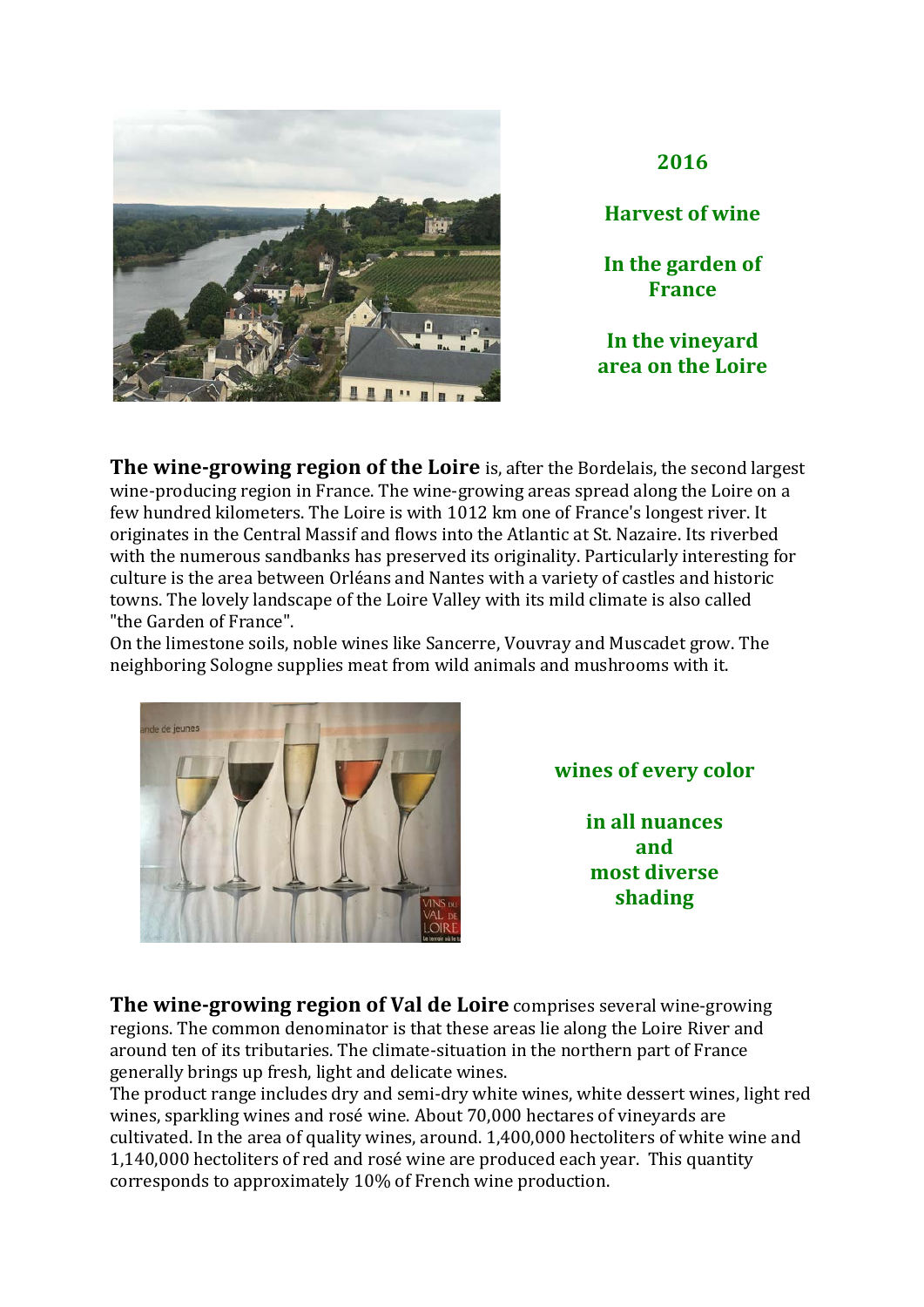## **Touraine region**

The region of Touraine "also called the garden of France" extends from Saumur to Orléans over six départements: Indre, Indre-et-Loire, Loir-et-Cher, Loiret, Sarthe and Vienne. Vineyard area: 13,000 hectares.

## **The GODEAU-** family has been living here for generations.

Winegrowers in the 5th generation. The ancestor of Alein, Joel and Christine Godeau "Pere Auguste" duged more than a century ago a cave into the tuffeau under he vinevard to store its wines.





Lonely is the courtyard, surrounded by wild hedges, amidst vineyards, Actually, however, these would have to be called better "wine fields". The soil is light and stony, and the sun of the preceding July an August has dried it.

**Every day, Alein Godeau** goes through his "Wine-Kingdom" in September and checks the maturity of the grapes. For a family property the estate is relatively large with 42 hectares, the winemaker says. Carefully he takes a few grapes from a vine and costs. The fruits are plump, light green and small. For a few days they must still grow in the warm autumn sun. Only when they taste sweeter and are no longer hard and sour, the harvest may begin, he says.

During the last days before the harvest, the sugar content of the grapes increases strongly, the acid content decreases simultaneously. Liquid shoots in the fruits and makes them soft and aromatic.

For harvesting, the Godeau family engages about 20 workers every year. Usually students, often pensioners, housewives and unemployed are among them. Other winegrowers do the same, sometimes foreigners, as we are, help during the harvest.